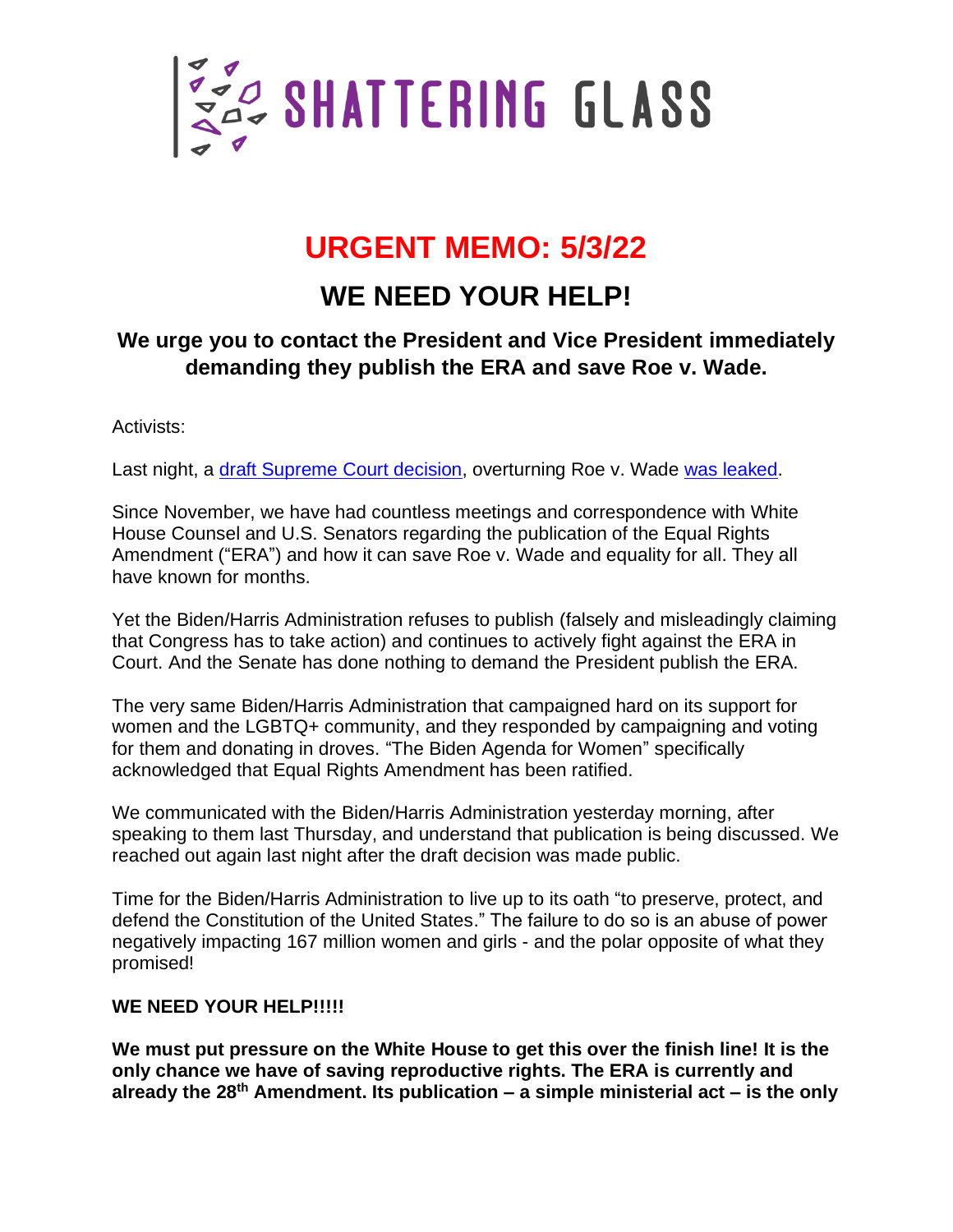

**thing that could put an end to the baseless attacks against women, bodily autonomy and the LGBTQ+ community!**

**TO HELP, PLEASE TAKE A FEW MINUTES RIGHT NOW AND:**

- ✓ **EMAIL PRESIDENT BIDEN – sample email below**
- ✓ **EMAIL VICE PRESIDENT HARRIS – sample email below**
- ✓ **POST COPY SAMPLE EMAILS INTO COMMENTS ON THE FACEBOOK BIDEN/HARRIS ADMINISTRATION PAGES**
- ✓ **SHARE THIS MEMO WITH FRIENDS**

**TO EMAIL PRESIDENT BIDEN** – please email President Biden [here.](https://www.whitehouse.gov/contact/) Below is a sample letter to copy and paste or you can create your own. Please email every day until we get a response.

#### **Sample Email Letter to President Biden**

As you are aware, based on numerous meetings and communications from activists, supported by hundreds of constitutional scholars, including Honorable Russ Feingold, former Chairman of the Senate Judiciary Constitution Subcommittee, the Equal Rights Amendment ("ERA") is currently the 28<sup>th</sup> Amendment and nothing is stopping the U.S. Archivist from publishing the ERA as required by law. However, the Archivist will not do so without direction from you.

The "Biden Agenda for Women" notes that, on January 27, 2020, Virginia became the 38th state to ratify the ERA, and you campaigned hard on your alleged support for women and the LGBTQ+ community. They responded by donating, campaigning and voting for you at unprecedented levels.

Yet here we are today. The 28th Amendment took effect on January 27, 2022, and you have not directed publication and your Administration continues to fight against the ERA in Court.

As discussed with your administration, the ERA can save Roe v. Wade. Given the draft Supreme Court Decision in *Dobbs v. Jackson Women's Health Organization*, overturning *Roe* appears a foregone conclusion. You must publish the ERA immediately to give the parties in *Dobbs* the opportunity to seek leave to make arguments that the ERA and the heightened scrutiny that comes along with it must be applied.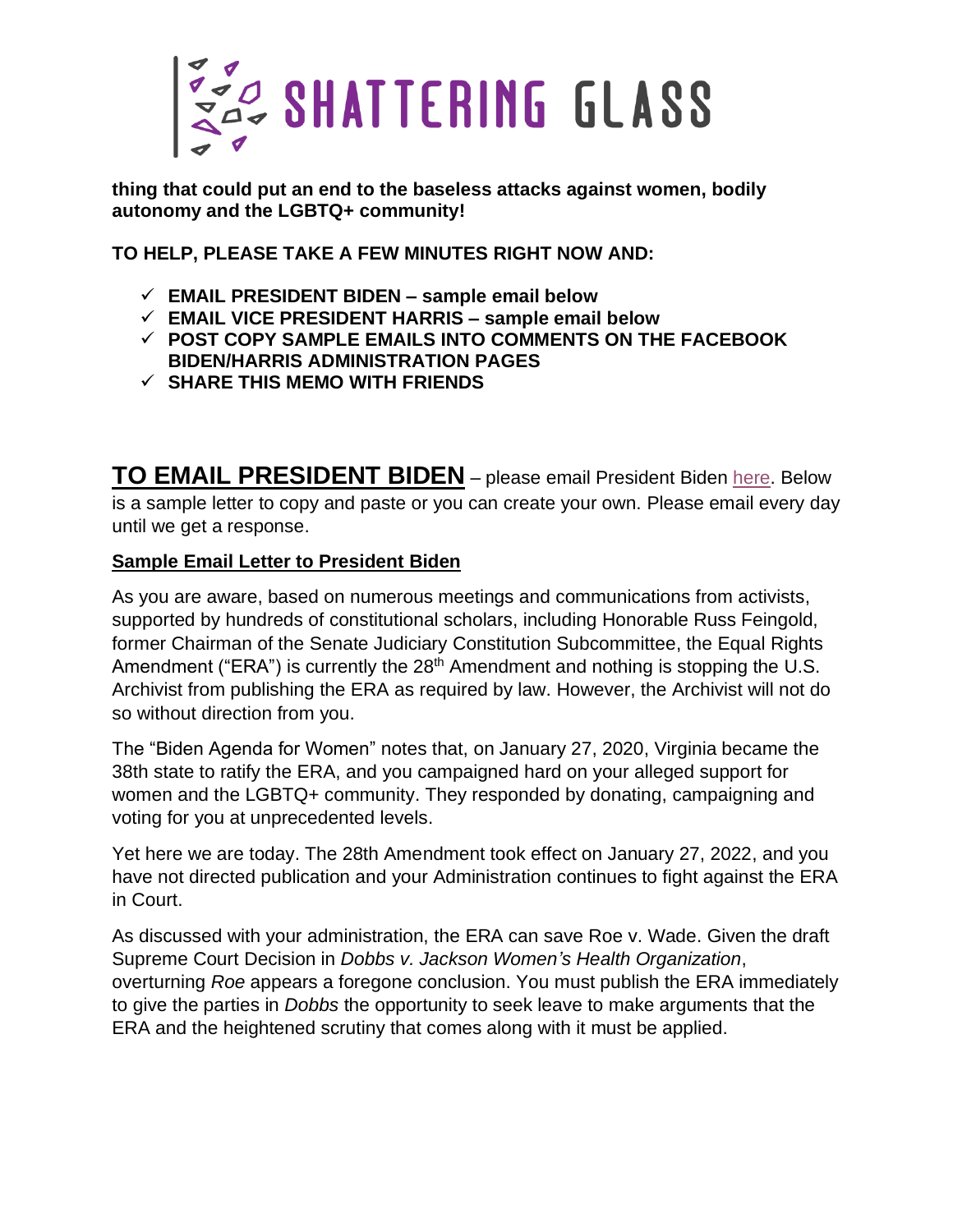

As is clear from the draft decision, the Court only cares about the actual words in the Constitution. You must publish the 28<sup>th</sup> Amendment before the Court renders its decision.

Our fragile democracy is in peril. Women and the LGBTQ+ community are under attack across our country. Rolling back decades of advances.

We demand that you live up to your oath "to preserve, protect, and defend the Constitution" and direct the Archivist to publish the 28th Amendment immediately. You have an obligation to publish, and the failure to do so is contrary to your campaign promises and your continued press releases pledging unfailing support for women and the LGBTQ+ community!

**TO EMAIL VICE PRESIDENT HARRIS** – please email Vice President Harris [here.](https://www.whitehouse.gov/contact/) Below is a sample letter to copy and paste or you can create your own. Please email every day until we get a response.

#### **Sample Email Letter to Vice President Harris**

As you are aware, based on meetings and communications from activists, supported by hundreds of constitutional scholars, including Honorable Russ Feingold, former Chairman of the Senate Judiciary Constitution Subcommittee, the Equal Rights Amendment ("ERA") is currently the 28<sup>th</sup> Amendment, and nothing is stopping the U.S. Archivist from publishing the ERA as required by law. However, the Archivist will not do so without direction from the President.

The "Biden Agenda for Women" notes that, on January 27, 2020, Virginia became the 38th state to ratify the ERA, and you campaigned hard on your alleged support for women and the LGBTQ+ community. They responded by donating, campaigning and voting for your Administration at unprecedented levels.

Yet here we are today. The 28th Amendment took effect on January 27, 2022, but it has not been published, and your Administration continues to fight against the ERA in Court.

As discussed with your Administration, the ERA can save *Roe v. Wade*. Given the draft Supreme Court Decision in *Dobbs v. Jackson Women's Health Organization*, overturning *Roe* appears a foregone conclusion. You must publish the ERA immediately to give the parties in *Dobbs* an opportunity to seek leave to make arguments that the ERA and the heightened scrutiny that comes along with it must be applied.

As is clear from the draft decision, the Court only cares about the actual words in the Constitution. You must publish the 28<sup>th</sup> Amendment before the Court renders its decision.